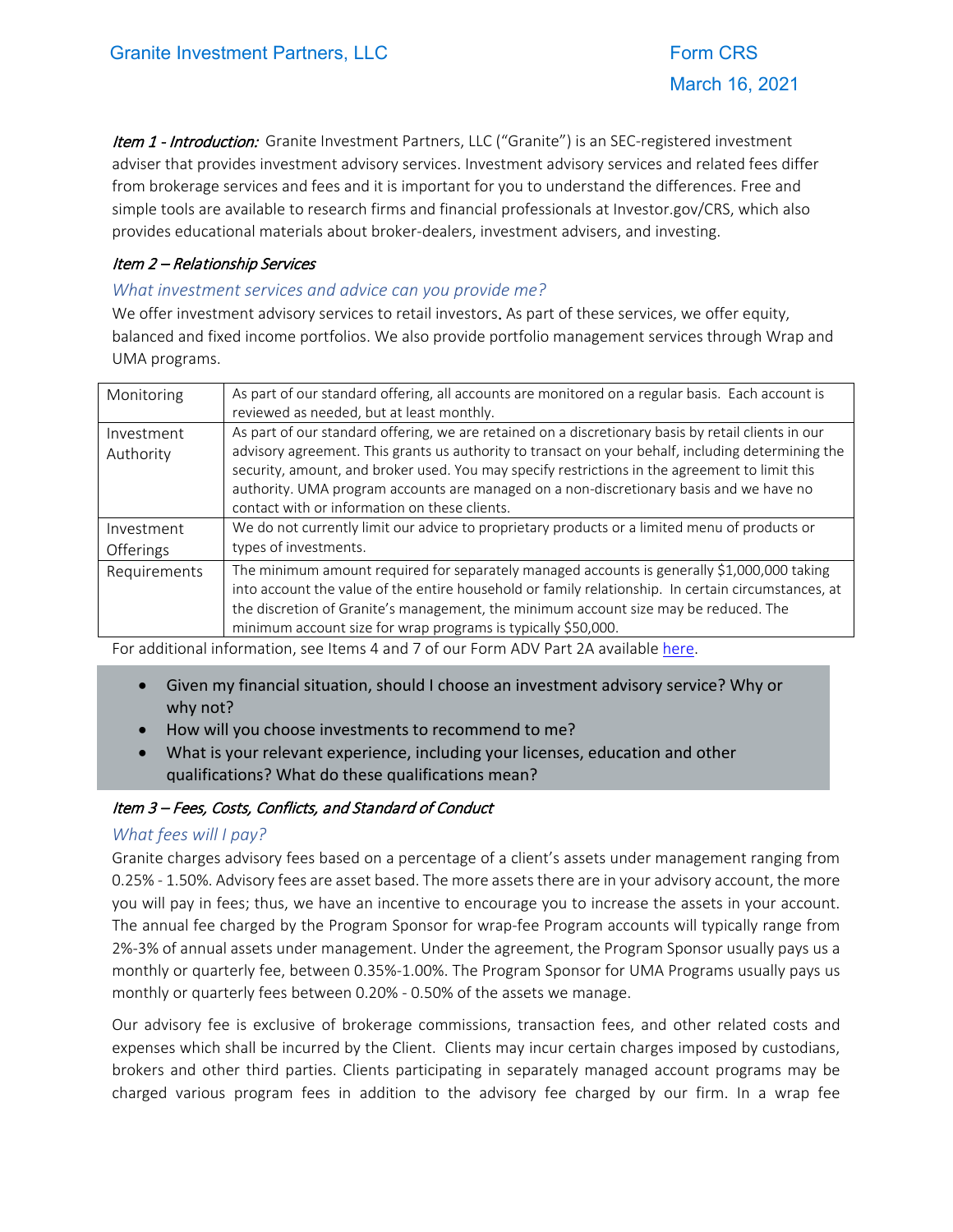arrangement, Clients pay a single fee for advisory, brokerage and custodial services. Clients' portfolio transactions may be executed without commission charge in a wrap fee arrangement. In evaluating such an arrangement, the Client should also consider that the wrap fee may exceed the aggregate cost of such services if they were to be provided separately.

You will pay fees and costs whether you make or lose money on your investments. Fees and costs will reduce any amount of money you make on your investments over time. Please make sure you understand what fees and costs you are paying. For additional information, please see our Form ADV Part 2A (Items 5.A., B., C., and D), [here.](https://adviserinfo.sec.gov/firm/summary/150632)

Help me understand how these fees and costs might affect my investments. If I give you \$10,000 to invest, how much will go to fees and costs? How much will be invested for me?

# *What are your legal obligations to me when acting as my investment adviser? How else does your firm make money and what conflicts of interest do you have?*

When we act as your investment adviser, we have to act in your best interest and not put our interest ahead of yours. At the same time, the way we make money creates some conflicts with your interests. You should understand and ask us about these conflicts because they can affect the investment advice we provide you. Here are some examples to help you understand what this means*.*

Some of our portfolio managers manage multiple strategy portfolios and will sometimes identify a security for inclusion in one strategy that also meets the criteria for another strategy for which they are responsible. To mitigate, the portfolio manager will consider many variables affecting each portfolio to determine which strategy will receive the position or a change in the position, including risk tolerance, position size, and other securities held in the portfolio. We also mitigate this conflict by documenting the determination and managing portfolios in a fair and equitable manner. For more information about our conflicts, please see Item 6 and Item 12 of our Form ADV Part 2A, available [here.](https://adviserinfo.sec.gov/firm/summary/150632)

#### How might your conflicts of interest affect me and how will you address them?

## *How do your financial professionals make money?*

Our professionals are compensated through management fees paid by our advisory clients. Our Portfolio Managers' compensation is based on the revenues from the assets under their management as well as the performance of their portfolios. Granite also compensates employees for soliciting new advisory Clients, which presents a potential conflict of interest because these employees have an incentive to recommend our services in exchange for compensation.

## Item 4 – Disciplinary History

## *Do you or your financial professionals have legal or disciplinary history?*

No. A free and simple search tool to research us and our financial professionals is available at Investor.gov/CRS.

#### As a financial professional, do you have any disciplinary history? For what type of conduct?

Additional information about our investment advisory services and an up-to-date copy of the relationship summary is available by contacting us at info@granitepartners-llc.com or 310-933-3199.

Who is my primary contact person? Is he or she a representative of an investment adviser or a broker-dealer? Who can I talk to if I have concerns about how this person is treating me?